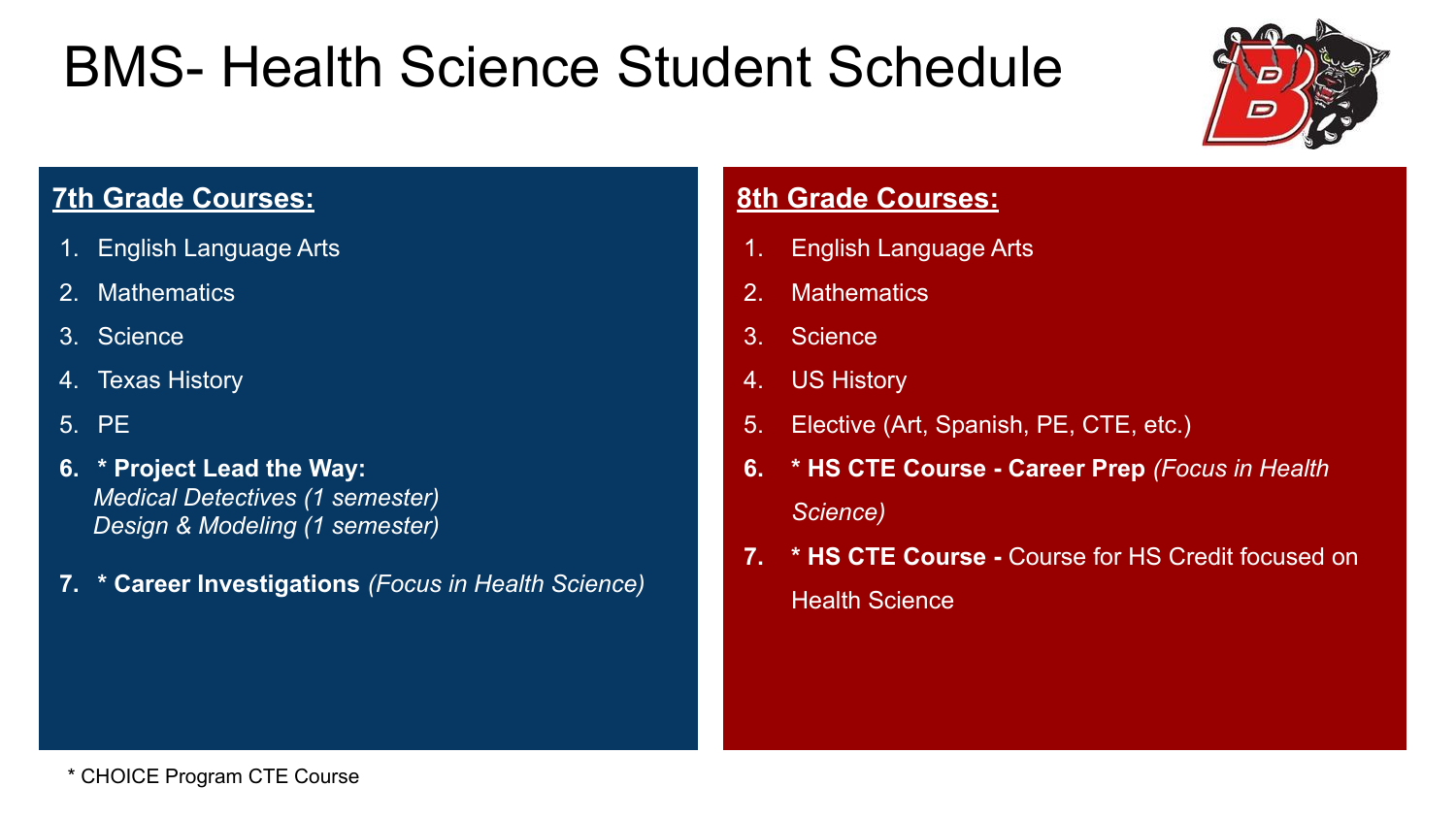## BMS - Choice Schedule for Students in Fine Arts



### **7th Grade Courses:**

- 1. English Language Arts
- 2. Mathematics
- 3. Science
- 4. Texas History
- 5. PE
- 6. Fine Arts
- 7. \* Project Lead the Way: Medical Detectives (1 semester) Design & Modeling (1 semester)

### **8th Grade Courses:**

- 1. English Language Arts
- 2. Mathematics
- 3. Science
- 4. US History
- 5. Fine Arts

- 6. \* HS CTE Course Career Prep (Focus in Health Science)
- 7. \* HS CTE Course Course for HS Credit focused on Health Science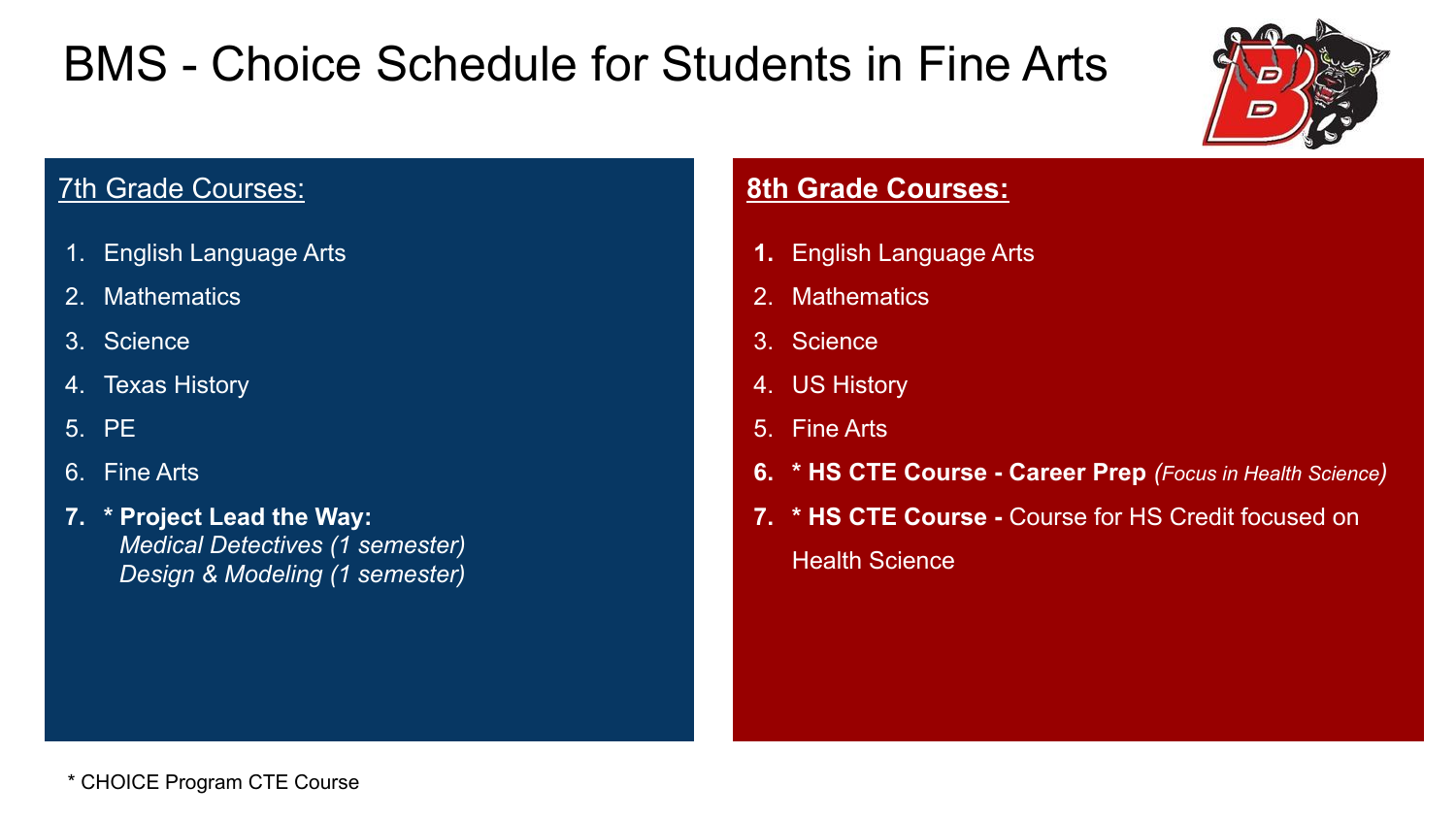### BMS- Choice Schedule for Students in Athletics



### **7th Grade Courses:**

- 1. English Language Arts
- 2. Mathematics
- 3. Science
- 4. Texas History
- 5. Athletics
- 6. \* Project Lead the Way:

Medical Detectives (1 semester) Design & Modeling (1 semester)

7. \* Career Investigations (Focus in Health Science)

### **8th Grade Courses:**

- 1. English Language Arts
- 2. Mathematics
- 3. Science
- 4. US History
- 5. Athletics
- 6. \* HS CTE Course Career Prep (Focus in Health Science)
- 7. \* HS CTE Course Course for HS Credit focused on Health Science